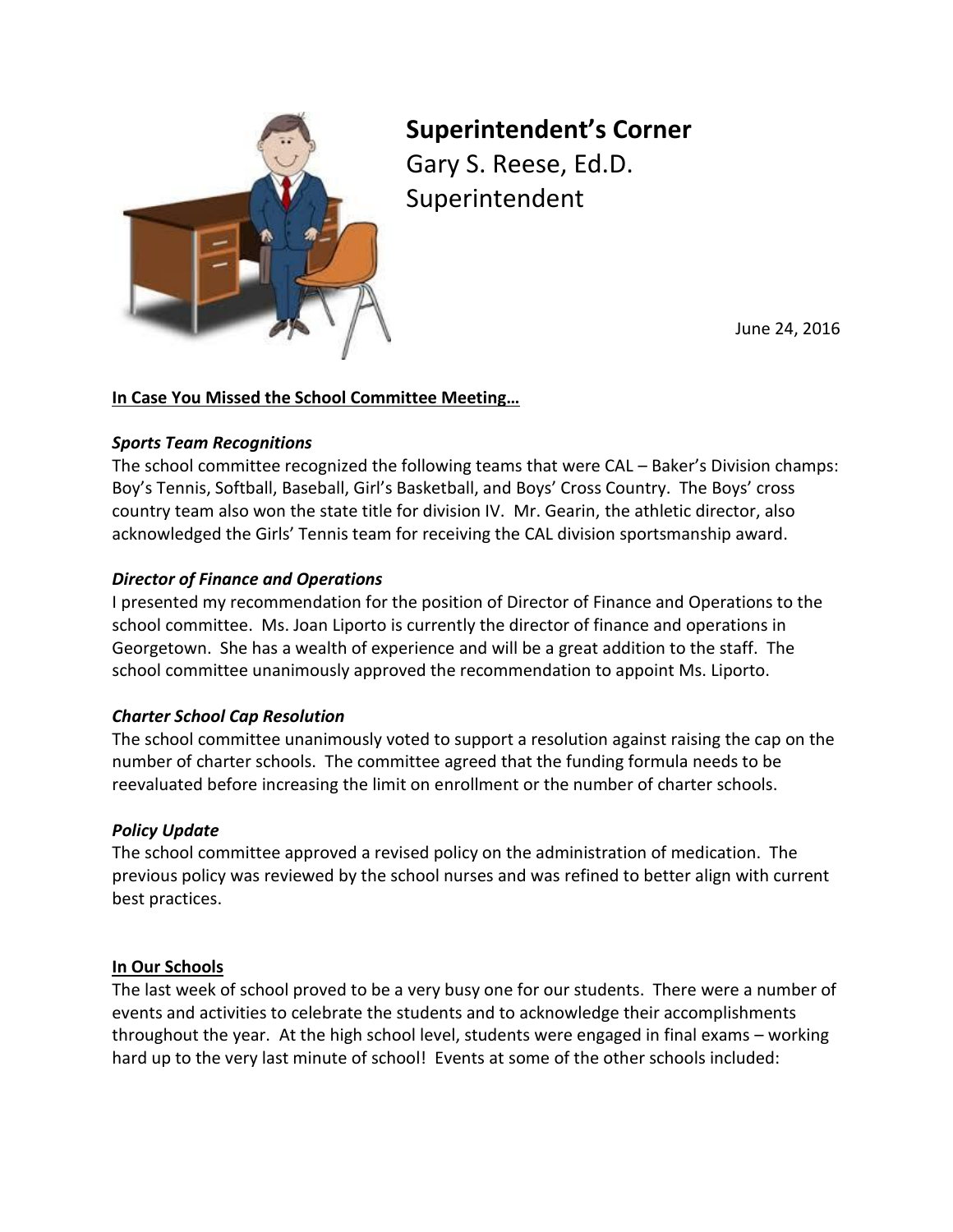#### *Amesbury Elementary School*

Grade Three Spelling Bee – Approximately 40 students from the third grade were selected as finalists for the grade three spelling bee. These students tackled some very challenging words, which included core spelling words from grade three, four and five spelling lists. I want to congratulate all students for their spelling prowess. Mr. McBrien shared a picture of the top three finishers (to the right).



Grade Four Showcase - There are some pretty talented  $4<sup>th</sup>$  grade students at Amesbury Elementary School. This week, students took to the stage to show off their talents, which ranged from singing and dancing, to instrumental presentations, magic acts, and juggling. The audience was very entertained by all of the performances. I want to congratulate the students for having the courage to perform in front of their classmates.

Showcase Assembly – Monday morning, the school had a different type of showcase. This one



was a celebration of positive character traits; the fourth grade students develop and present the assembly. This month's assembly was on Friendship. Each grade-level had an opportunity to highlight friendship, through songs, poetry and performances. Also at this assembly, the school presented a check to the American Cancer Society for over \$2,500 that was raised as the students participated in a 'mini' relay for life. In the picture to the left, students are shown participating in the walk.

Grade Four and Kindergarten celebration – both the fourth grade and the kindergarten celebrated 'moving up'. The fourth grade students had a program on Thursday morning, where the students performed songs for their parents, family and friends; awards were also presented for various accomplishments. This morning, the kindergarteners performed for their parents around the flagpole. They sang a number of patriotic songs to celebrate their completion of kindergarten.

#### *Cashman Elementary School*

Grade Four and kindergarten celebration – Cashman students also celebrated moving up. The fourth grade class presented a performance to family and friends, using a campfire theme. The students sat around the campfire,